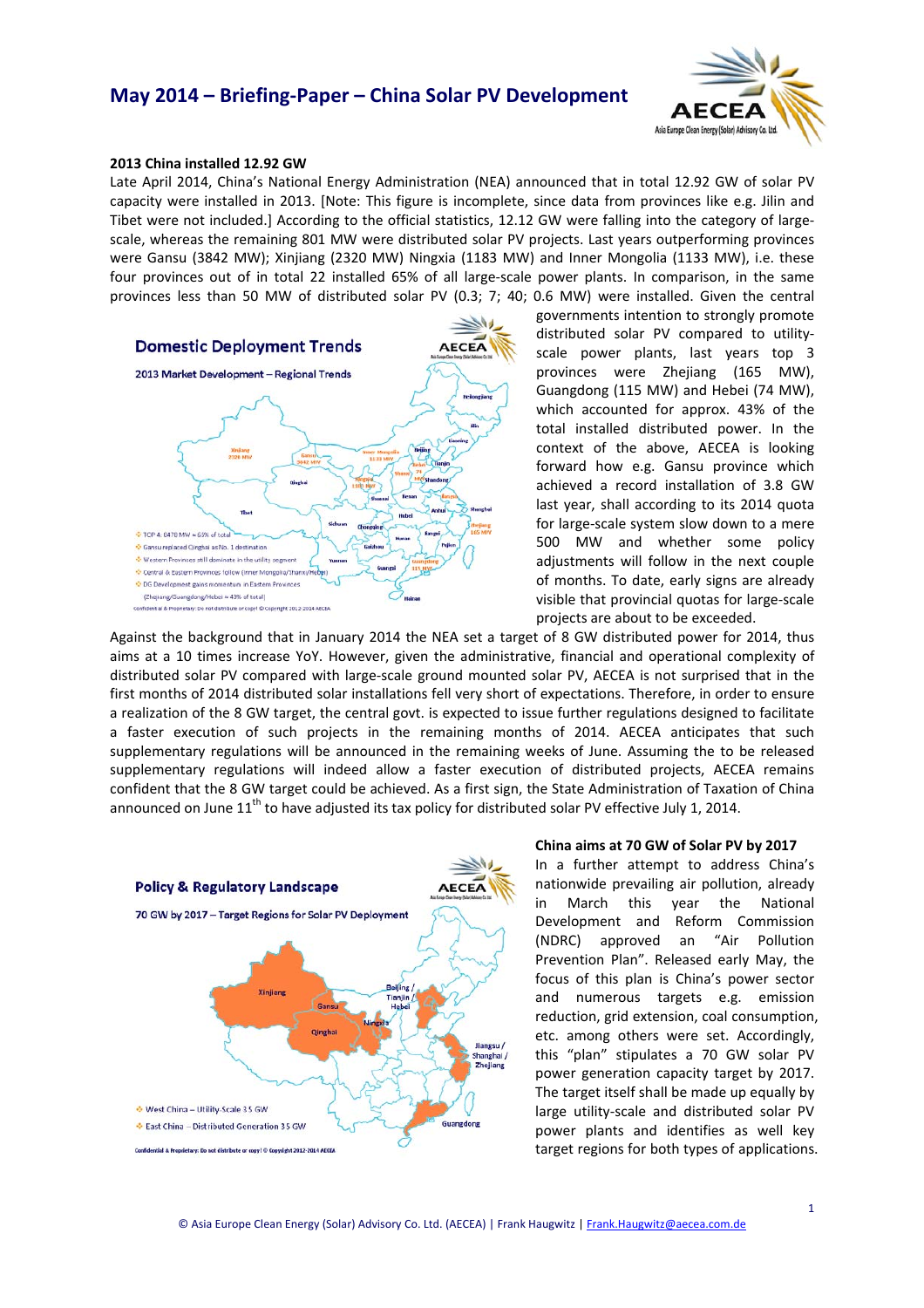## **May 2014 – Briefing‐Paper – China Solar PV Development**



The "new" official target represents a 100% increase of what China aimed so far at by the end of 2015, which coincides with the ongoing 12<sup>th</sup> Five-Year-Plan (2011-2015). As of today, China's long-term target stipulated in official documentations, i.e. 50 GW by 2020 remains unchanged, although in discussions with governmental representatives a 100 GW target by 2020 is considered. Given the new target of 70 GW by 2017, AECEA is of the opinion that by the end of 2020 China could be home to a total installed solar PV power generation capacity of 130-150 GW. However, taking into account the country's pressing need for clean power generation capacities and China's Electricity Council recent announcement that possibly by 2030 no further coal fired power plant has to be constructed; an impressive 200 GW by 2020 doesn't appear to be too unrealistic.

### **China encourages the society to invest in 30 distributed solar PV projects**

Mid May, China's National Development and Reform Commission (NDRC) published an official document outlining in total 80 energy, information, and infrastructure projects explicitly encouraging the "society" to invest in. [Note: the word "society" is being taken to mean "private investors which includes both domestic and foreign".] The 80 projects cover solar, hydro, and wind power, oil and gas pipelines, railway and subway lines.

Responsible for US\$3 trillion of outstanding debts as of June last year, related investments undertaken by state-owned companies and provincial and city governments, have been criticised by analysts for being largely inefficient. Therefore, allowing more private investment in China's centrally planned economy is an important part of the government's plans to reduce it own intervention and let market forces play a bigger role. The 80 projects are seen as parts of reforms to open and increase privatisation in previously monopolised infrastructure sectors. The official statement suggests a further opening of the energy and infrastructure sector in future.

Interestingly, out 80 projects, more than half are energy-related and a staggering 30 projects are so-called "distributed solar PV project demonstration zones". The investments shall be used for both construction as well operation and could be undertaken in the form of Joint Ventures, wholly owned entities, or franchise. The significant proportion of distributed solar PV projects reflects not only their growing importance on China's energy agenda, but as well the political pressure to seek near-term solutions for the myriad of constraints faced by investors aiming at developing such projects. Given the fact that the central govt is clearly favouring distributed solar PV, however the lack of domestic experience, e.g. the Golden Sun program was based on a different business model compared to today, whereas today such projects are subject to a FIT and therefore have to achieve the maximum possible in terms of generated kWh, in order to achieve a certain IRR.

AECEA argues that all 30 distributed solar PV projects combined in comparison to subway line No: 16 in Beijing which is open for the "society" too, undoubtedly requires significantly less investment. Therefore, AECEA is of the opinion that the governments intentions to offer 30 distributed solar PV projects is not necessarily a lack of funding, but rather the governments immediate need to learn how e.g. foreign companies finance, plan, design, construct, operate and maintain such projects, given their multiple years of experience compared to their domestic peers. The high‐level of political attention given to all 80 projects, it is fair to assume that it is in the interest of the government to provide relatively "risk free or safe bet" projects for both domestic and foreign companies.

### **Manz is powering a 1 MW CIGS Thin Film Power Plant in Yunnan Province / China**



The German manufacturer of thin film technologies and applications owns and operates a 1 MW CIGS thin film power plant near the city of Kunming, the provincial capital of Yunnan, China since spring 2013. According to first results the power plant achieves a single digit higher energy yield compared to crystalline silicon based applications. A lower temperature coefficient and better operating under diffuse light contributed to these results. In particular the latter, since "Yunnan" literally means "Land South of the Clouds".